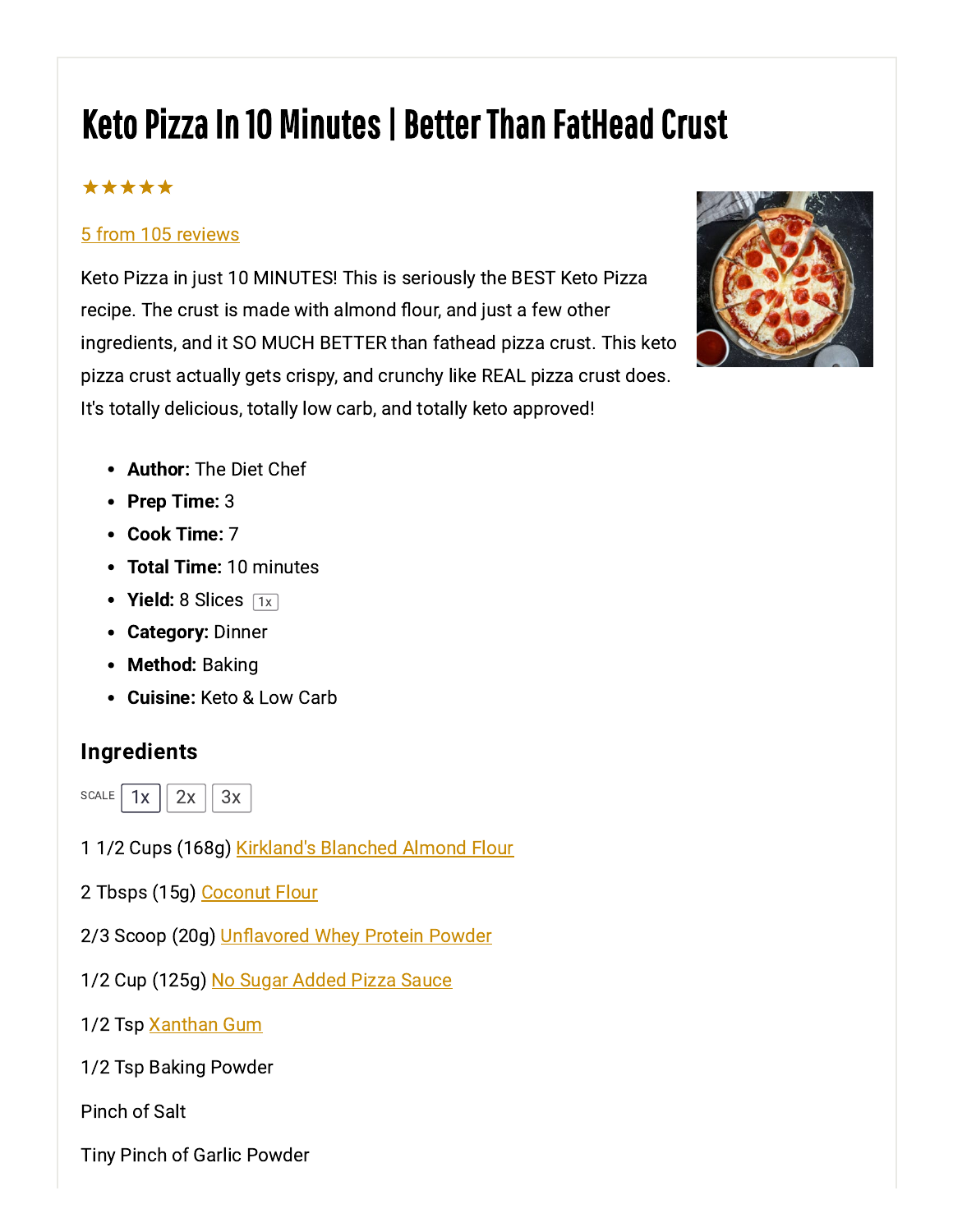Tiny Pinch of Onion Powder

2 Eggs

1 Tbsp (14g) Melted [Coconut](https://amzn.to/2GDb5SE) Oil

#### **Instructions**

- 1. Preheat your oven to 425 Degrees.
- 2. Add all of the dry [ingredients](https://amzn.to/2stDBTb) to a large bowl For BEST results measure them out on a food scale to the gram where listed.
- 3. \*NOTE: There will be [instructions](https://amzn.to/2P0NVJZ) in the "Notes" below on how to replace the protein powder if you don't want to use it.
- 4. Whisk until combined.
- 5. Once Combined, melt the coconut oil and add it to the bowl, along with the eggs.
- . Now use a spatula to mix and combine the ingredients until a ball of dough forms.
- 7. When the ball of dough becomes smooth, and the yolks have dissolved, take out a large sheet of [parchment](https://amzn.to/2IgWtfk) paper and add it to your work-surface area.
- . Now, add the ball of dough to the paper, and cover the dough with another large sheet of [parchment](https://amzn.to/2IgWtfk) paper.
- 9. At this point you'll want to roll out the dough to about 14 inches in diameter.
- 10. Once the dough is 14 inches, roll up the edges of the dough to form an outer crust.
- 11. The crust should now be about 12 inches in diameter.
- 12. When the outer crust looks good, you'll want to add it (along with the parchment paper underneath) to a [pizza](https://amzn.to/2DflYd1) tray and bake it for 3-5 minutes.
- 13. 3 Minutes if you're using the protein powder.
- 14. 5 Minutes if you're NOT using the protein [powder.](https://amzn.to/2P0NVJZ)
- 15. When it's done in the oven you'll want to add the [sauce](https://amzn.to/2VxssuC), cheese, and toppings of your choice.
- 16. You'll also want to switch the oven over to a "broil".
- 17. Once you've added all of your toppings the keto pizza is ready to go back in the oven.
- 18. Broil the keto pizza until the cheese melts.
- 19. Once the cheese melts, the pizza is done!

#### Notes